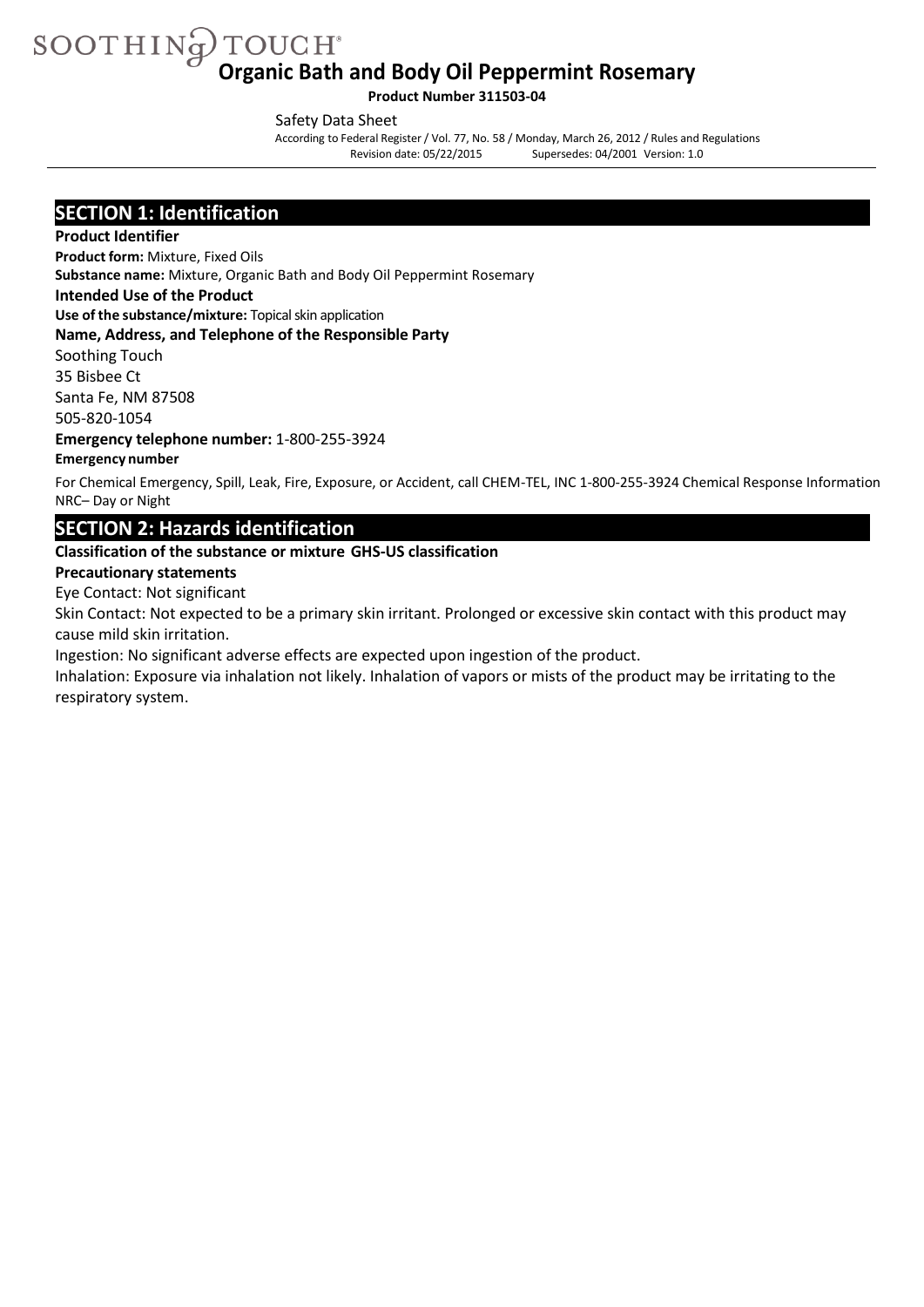Safety Data Sheet

According to Federal Register/ Vol. 77, No. 58 / Monday, March 26, 2012 / Rules and Regulations

## **SECTION 3: Composition/information on ingredients**

| <b>Mixture</b>                          |            |              |
|-----------------------------------------|------------|--------------|
| <b>Name</b>                             | CAS#       | %            |
| Almond (Prunus dulcis) Oil, Sweet       | 8007-69-0  | 10-40        |
| Helianthus annuus (Sunflower seed)      | 8001-21-6  | 10-40        |
| Oil                                     |            |              |
| Carthamus tinctorius oil (Safflower     | 8001-23-8  | $10 - 40$    |
| seed) Oil                               |            |              |
| Vitis vinifera seed (Grapeseed) Oil     | 8024-22-4  | $10 - 40$    |
| Assorted fixed oils of vegetable origin | Varies     | Trade secret |
| (Seabuckthorn fruit Oil, Argan nut Oil, |            |              |
| Avocado Oil, other)                     |            |              |
| Prunus armeniaca (Apricot kernel) Oil   | 72869-69-3 | $2 - 10$     |
| Tocopherol (Vitamin E)                  | $59-02-9$  | $1 - 5$      |
| <b>Essential oils</b>                   | Varies     | $\leq$ 1     |
| Misc. Infused Herbal oils               | Varies     | Remainder    |
|                                         |            |              |

## **SECTION 4: First aid measures**

#### **Description of first aid measures**

**First-aid measures general**: Never give anything by mouth to an unconscious person. If you feel unwell, seek medical advice (show the label where possible).

**First-aid measures after inhalation**: When symptoms occur: go into open air and ventilate suspected area. Remove to fresh air and keep at rest in a position comfortable for breathing. Call a POISON CENTER/doctor/physician if you feel unwell.

**First-aid measures after skin contact**: Remove contaminated clothing. Drench affected area with water for at least 15 minutes. **First-aid measures after eye contact**: Rinse cautiously with water for several minutes. Remove contact lenses, if present and easy to do. Continue rinsing.

**First-aid measures after ingestion**: Rinse mouth. Do NOT induce vomiting.

**Most important symptoms and effects, both acute and delayed Symptoms/injuries:** Mild eye irritation (not expected).

**Indication of any immediate medical attention and special treatment needed** 

If medical advice is needed, have product container or label at hand.

### **SECTION 5: Firefighting measures**

**Extinguishing media**

**Suitable extinguishing media:** Dry, Foam, Carbon dioxide, Fog, Skilled use of water spray

**Unsuitable extinguishing media:** Do not use a heavy water stream. A heavy water stream may spread burning liquid.

#### **Special hazards arising from the substance or mixture**

**Fire hazard:** Ordinary combustible hazards in a fire.

**Explosion hazard:** Not significant

**Reactivity:** Stable

#### **Advice for firefighters**

**Firefighting instructions:** Not significant

**Protection during firefighting:** Firefighters should wear full protective gear. Do not enter fire area without proper protective equipment, including respiratory protection.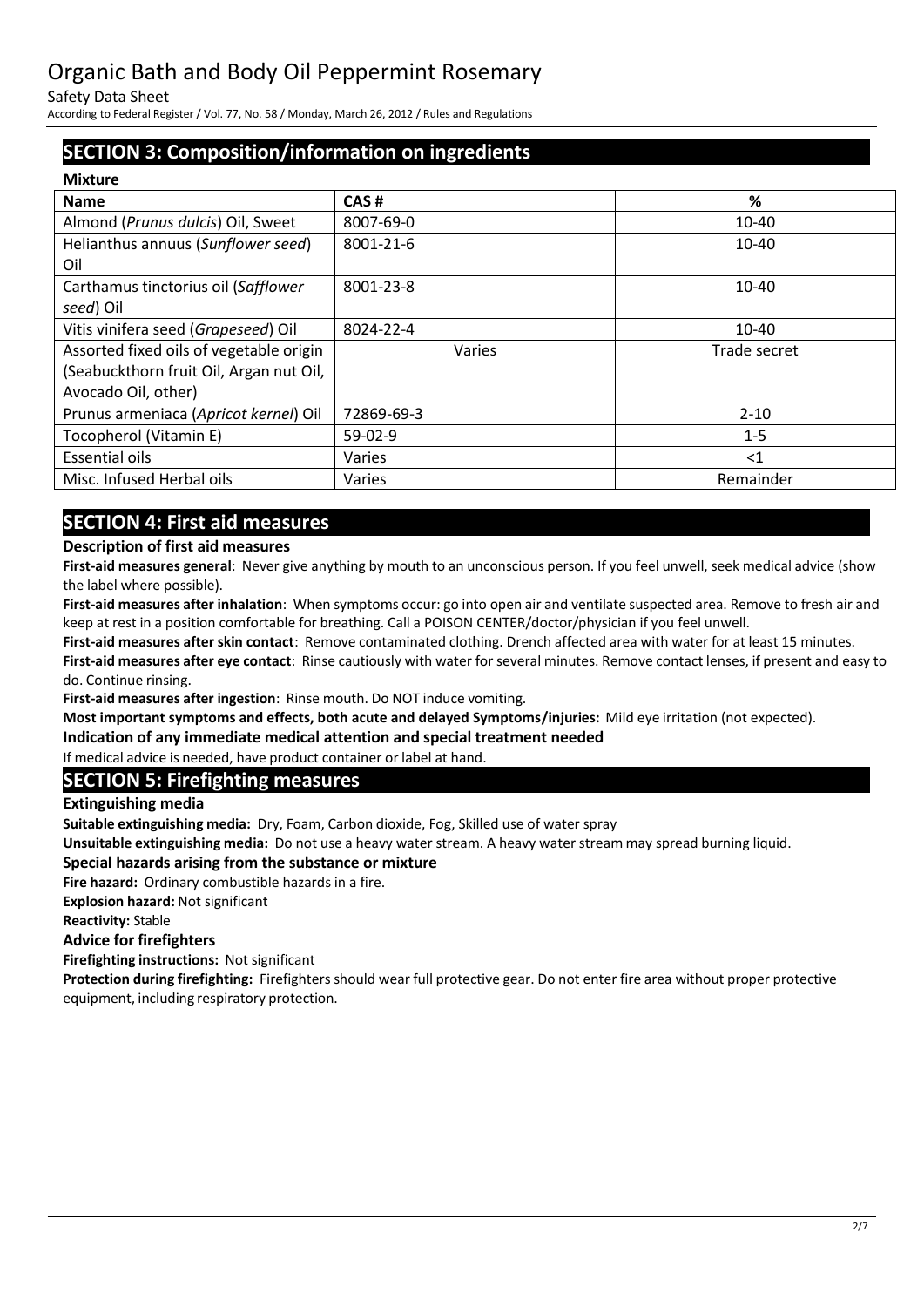#### Safety Data Sheet

According to Federal Register/ Vol. 77, No. 58 / Monday, March 26, 2012 / Rules and Regulations

### **SECTION 6: Accidental release measures**

#### **Personal precautions, protective equipment and emergency procedures**

**General measures**: Keep away from heat/sparks/open flames/hot surfaces. No smoking. Avoid breathing (vapor, mist). Use only outdoors or in a well-ventilated area. Handle in accordance with good industrial hygiene and safety practice.

#### **For non-emergency personnel**

**Protective equipment:** Use appropriate personal protection equipment (PPE).

**Emergency procedures:** Evacuate unnecessary personnel.

#### **For emergency responders**

**Protective equipment:** Equip cleanup crew with proper protection. Use appropriate personal protection equipment (PPE). **Emergency procedures:** Ventilate area.

#### **Environmental precautions**

Prevent entry to sewers and public waters.

#### **Methods and material for containment and cleaning up**

**For containment:** Absorb and/or contain spill with inert material, then place in suitable container.

**Methods for cleaning up:** Clear up spillsimmediately and dispose of waste safely.

#### **Reference to other sections**

See heading 8, Exposure Controls and Personal Protection.

## **SECTION 7: Handling and storage**

#### **Precautions for safe handling**

**Additional hazards when processed:** Not significant

Precautions for safe handling: Keep away from heat/sparks/open flames/hot surfaces. No smoking. Avoid breathing mist, spray, vapors. Use only outdoors or in a well-ventilated area. Wear recommended personal protective equipment.

**Hygiene measures:** Handle in accordance with good industrial hygiene and safety procedures. Wash hands and other exposed areas with mild soap and water before eating, drinking, or smoking and again when leaving work.

#### **Conditions for safe storage, including any incompatibilities**

**Technical measures:** Not significant

**Storage conditions:** Store in a dry, cool and well-ventilated place. Keep container closed when not in use.

**Incompatible products:** None noted

**Incompatible materials:** None noted

**Storage area:** Store in a dry, cool and well-ventilated place.

**Special rules on packaging:** None noted

#### **Specific end use(s)**

Topical skin care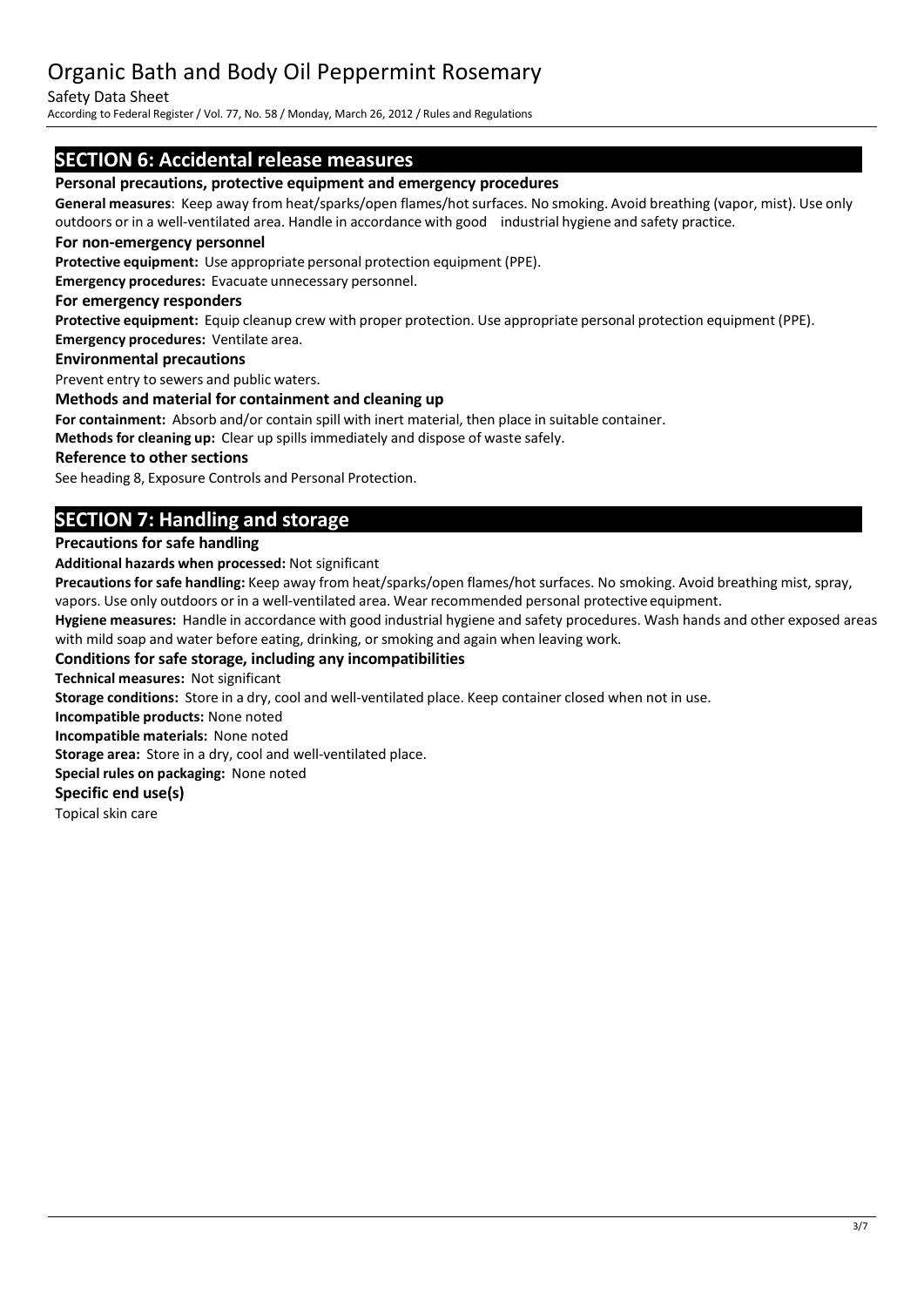Safety Data Sheet

According to Federal Register/ Vol. 77, No. 58 / Monday, March 26, 2012 / Rules and Regulations

# **SECTION 8: Exposure controls/personal protection Control parameters Exposure controls** : Ensure all national/local regulations are observed. Personal protective equipment : Insufficient ventilation: wear respiratory protection. Hand protection in the set of the set of the set of the Hand protection Eye protection in the same state of the Safety glasses Skin and body protection : None needed<br>Respiratory protection : Not usually re : Not usually required under normal conditions of use. If exposure limits are exceeded or irritation is experienced, approved respiratory protection should be worn. Thermal hazard protection : None needed Other information : When using, do not eat, drink or smoke.

### **SECTION 9: Physical and chemical properties**

#### **Information on basic physical and chemical properties**

| <b>Physical state</b>            | Oil                              |
|----------------------------------|----------------------------------|
| Appearance                       | Slightly viscous, mobile liquid  |
| Color                            | Light yellow                     |
| Odor                             | Mild mint scent                  |
| Odor threshold                   | No data available                |
| рH                               | No data available                |
| <b>Relative evaporation rate</b> | No data                          |
| <b>Freezing point</b>            | No data available                |
| <b>Boiling point</b>             | $(^{\circ}C)$ : 230              |
| <b>Flash Point</b>               | No data available                |
| Auto-ignition temperature        | No data available                |
| <b>Decomposition Temperature</b> | No data available                |
| Flammability (solid, gas)        | No data available                |
| Vapor pressure                   | No data available                |
| Relative vapor density at 20 °C  | No data available                |
| <b>Relative density</b>          | No data available                |
| Density                          | Specific Gravity (Water=1): .092 |
| <b>Solubility</b>                | Insoluble in water               |
| Log Pow                          | No data available                |
| Log Kow                          | No data available                |
| Viscosity, kinematic             | No data available                |
| Viscosity, dynamic               | No data available                |
| <b>Explosive properties</b>      | No data available                |
| <b>Oxidizing properties</b>      | No data available                |
| <b>Explosive limits</b>          | Not applicable                   |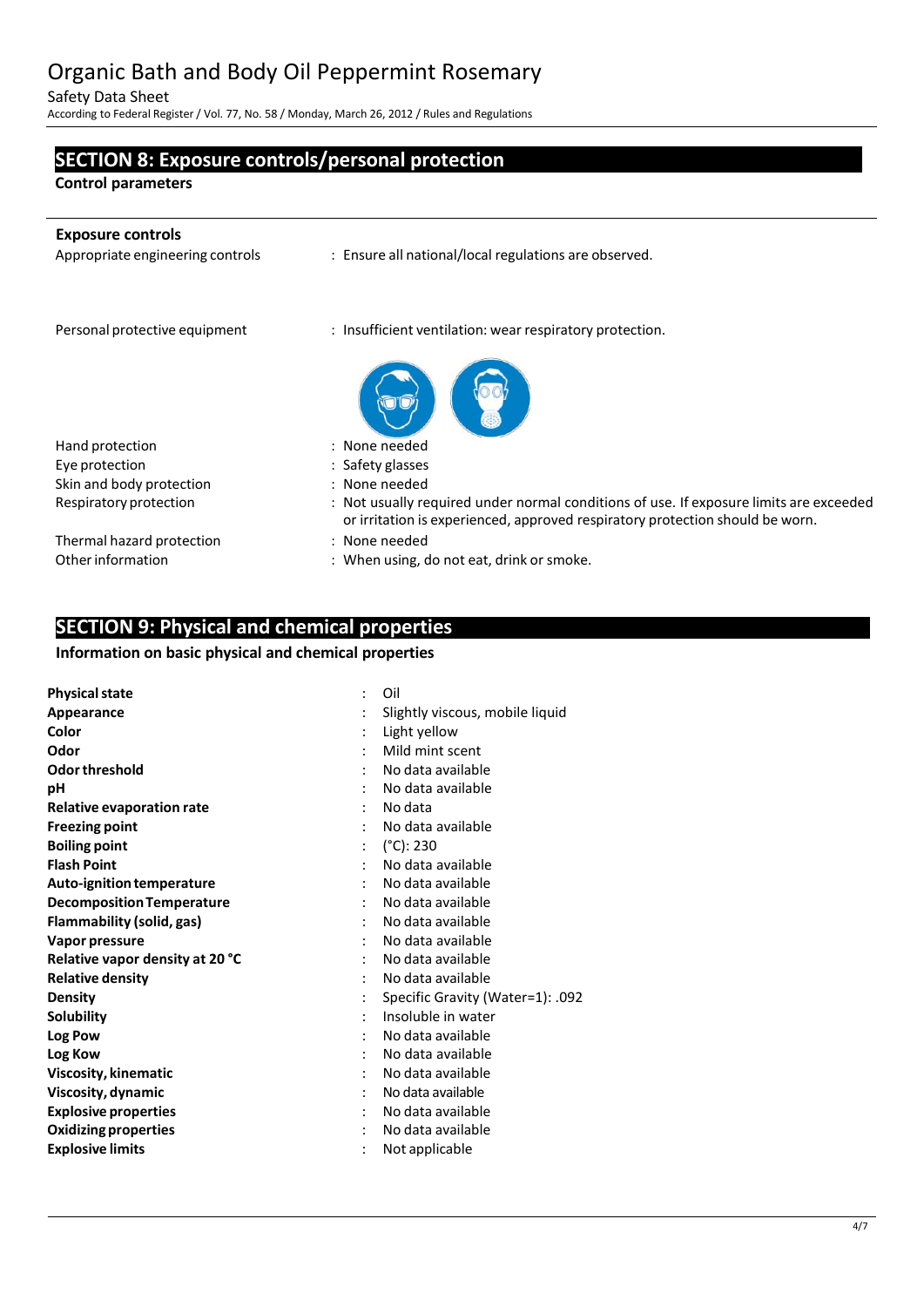Safety Data Sheet

According to Federal Register/ Vol. 77, No. 58 / Monday, March 26, 2012 / Rules and Regulations

#### **Other information**

No additional information available

## **SECTION 10: Stability and reactivity**

**Reactivity: Stable**

Oil

**Chemical Stability:** Stable under recommended handling and storage conditions(see section 7).

**Possibility of Hazardous Reactions:** Not expected

**Conditions To Avoid:** Avoid open flame. Direct sunlight.

**IncompatibleMaterials:** None noted

**Hazardous Decomposition Products:** None noted

## **SECTION 11: Toxicological information**

#### **Information on toxicological effects**

Acute toxicity: Not classified

| LD50 animal                                                                          | Not tested |  |
|--------------------------------------------------------------------------------------|------------|--|
| <b>Skin corrosion/irritation: Not classified</b>                                     |            |  |
| Serious eye damage/irritation: Not expected                                          |            |  |
| Respiratory or skin sensitization: Not classified                                    |            |  |
| Germ cell mutagenicity: Not classified                                               |            |  |
| Carcinogenicity: Not classified                                                      |            |  |
| <b>Reproductive toxicity: Not classified</b>                                         |            |  |
| Specific target organ toxicity (single exposure): Not classified                     |            |  |
| Specific target organ toxicity (repeated exposure): Not classified                   |            |  |
| <b>Aspiration hazard: Not classified</b>                                             |            |  |
| Symptoms/injuries after inhalation: Not classified                                   |            |  |
| Symptoms/injuries after eye contact: Not classified                                  |            |  |
| Symptoms/injuries after ingestion: Ingestion may cause nausea, vomiting and diarrhea |            |  |
| <b>Toxicity</b>                                                                      |            |  |
| <b>Nontoxic</b>                                                                      |            |  |
|                                                                                      |            |  |
|                                                                                      |            |  |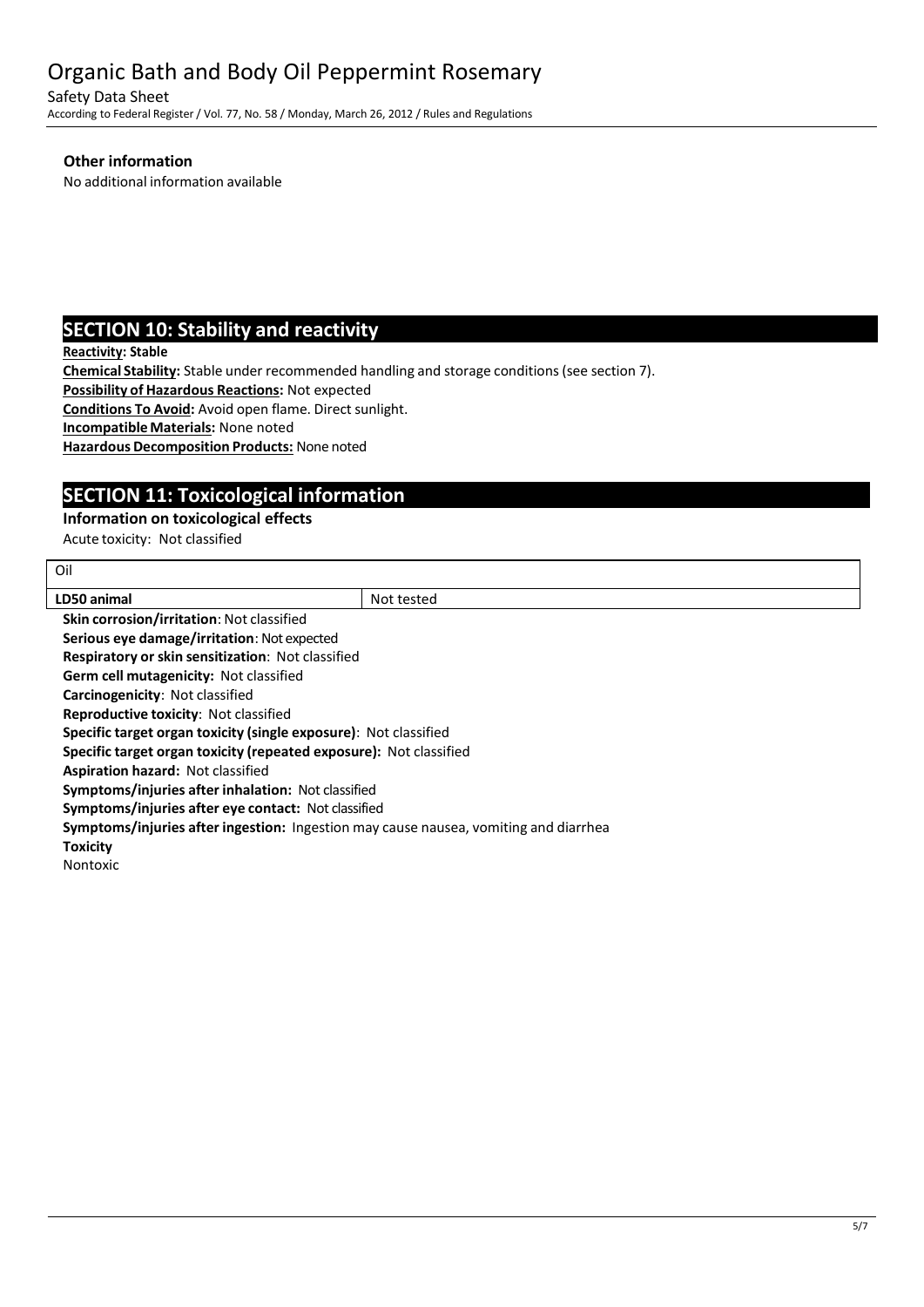Safety Data Sheet

According to Federal Register/ Vol. 77, No. 58 / Monday, March 26, 2012 / Rules and Regulations

| <b>SECTION 12: Ecological information</b> |                       |  |
|-------------------------------------------|-----------------------|--|
| Substance or mixture                      |                       |  |
| Ecotoxicity                               | None established      |  |
| <b>Persistence and degradability</b>      |                       |  |
| Oil mixture                               |                       |  |
| Persistence and degradability             | Readily biodegradable |  |
| <b>Bioaccumulative potential</b>          |                       |  |
| Substance or mixture                      |                       |  |
| <b>Bioaccumulative potential</b>          | Not established       |  |
| <b>Mobility in soil</b>                   |                       |  |
| No additional information available       |                       |  |

#### **Other adverse effects**

**Other information:** Avoid release to the environment.

### **SECTION 13: Disposal considerations**

#### **Waste treatment methods**

**Regional legislation (waste):** U.S. - RCRA (Resource Conservation & Recovery Act) - Basis for Listing - Appendix VII. U.S. - RCRA (Resource Conservation & Recovery Act) - Constituentsfor Detection Monitoring. U.S. - RCRA (Resource Conservation & Recovery Act) - List for Hazardous Constituents. U.S. - RCRA (Resource Conservation & Recovery Act) - Phase 4 LDR Rule - Universal Treatment Standards. U.S. - RCRA (Resource Conservation & Recovery Act) - TSD Facilities Ground Water Monitoring. U.S. - RCRA (Resource Conservation & Recovery Act) - U Series Wastes - Acutely Toxic Wastes & Other Hazardous Characteristics.

Waste disposal recommendations: Dispose of contents/container in accordance with local/regional/national/international regulations.

Additional information: Handle empty containers with care because residual vapors are flammable.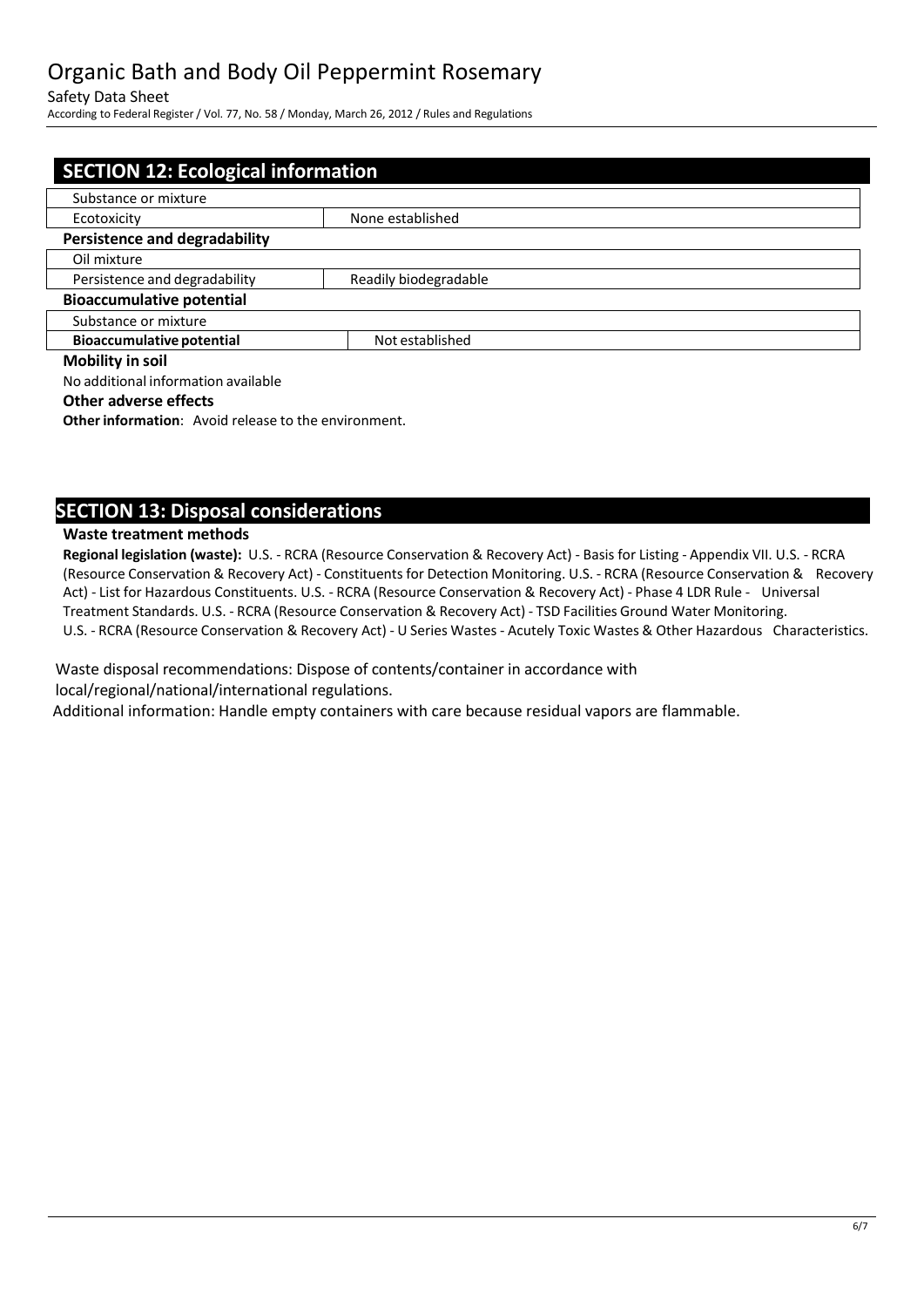Safety Data Sheet

According to Federal Register/ Vol. 77, No. 58 / Monday, March 26, 2012 / Rules and Regulations

## **SECTION 14: Transport information**

In accordance with ICAO/IATA/DOT/TDG Not regulated

## **SECTION 15: Regulatory information**

### **US Federal regulations**

Oil mixture

| $\cdot$<br><b>Hazard classific</b><br>ations.<br>. | Combustible oil.<br>. |
|----------------------------------------------------|-----------------------|
|                                                    |                       |